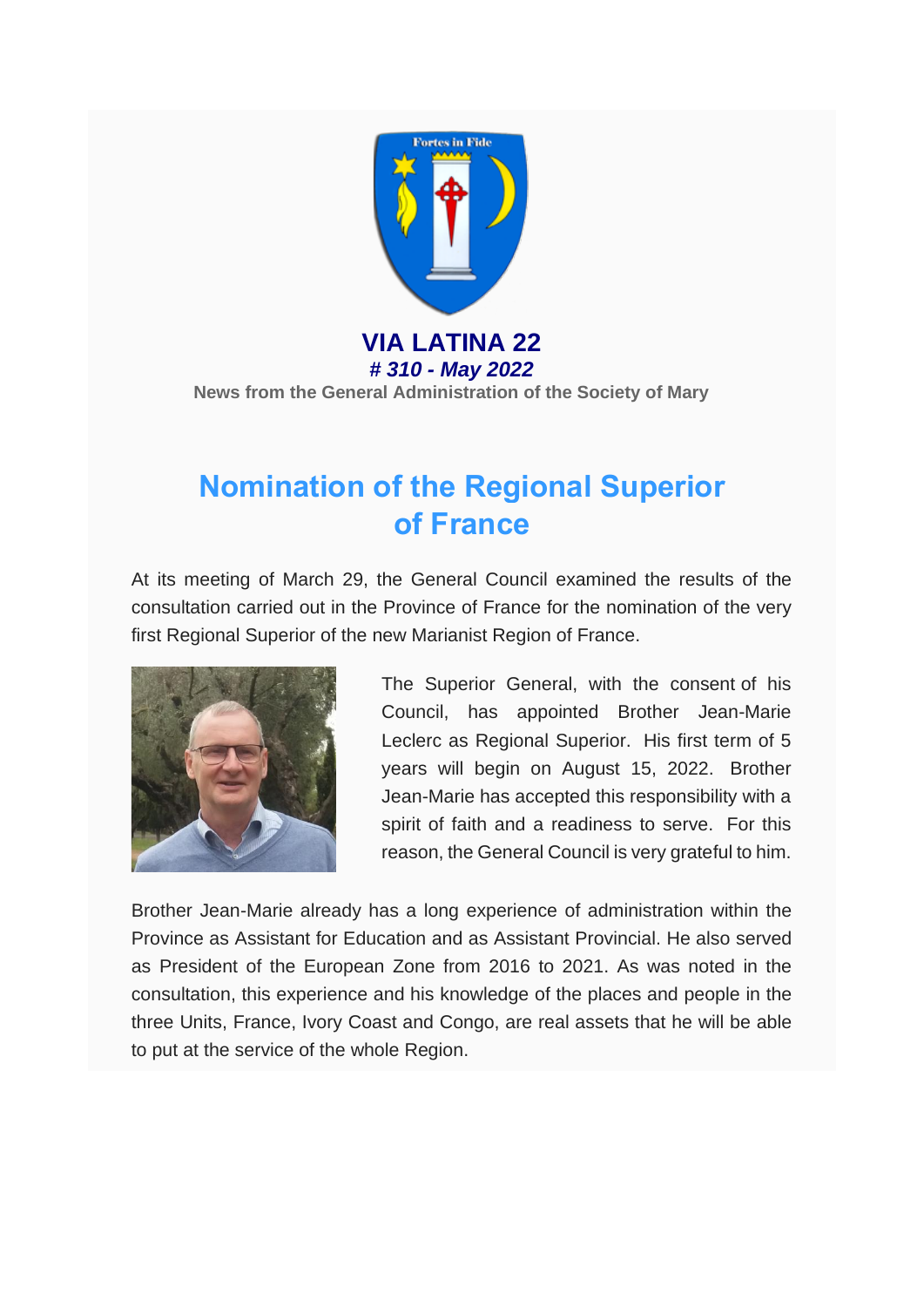The Council would also like to thank the outgoing team, the Provincial, Brother Hervé Guillo du Bodan, SM, and the Assistant Provincial, Father Jean-Edouard Gatuingt, SM, as well as the entire Provincial Council for the work accomplished during the past five years.



# **Statistics of our educational works for 2021-2022**

We are pleased to present the statistical data of our formal educational works, for the school and academic year 2021-2022. The constraints and difficulties related to Covid-19 that have somewhat disrupted the collection of information over the past two years seem to have been overcome. Thanks be to God, the work in our educational institutions is returning to a certain normality. Thank you to the entire Marianist educational community for its tenacious commitment and perseverance, which allow our institutions to regain progressively their vitality and their numbers of former years. Since the publication of the last statistics, two new schools have appeared in the Marianist school network in Spain where our Spanish Marianist sisters have joined with our brothers in a single school network. This brings the total number of our formal educational institutions to 100.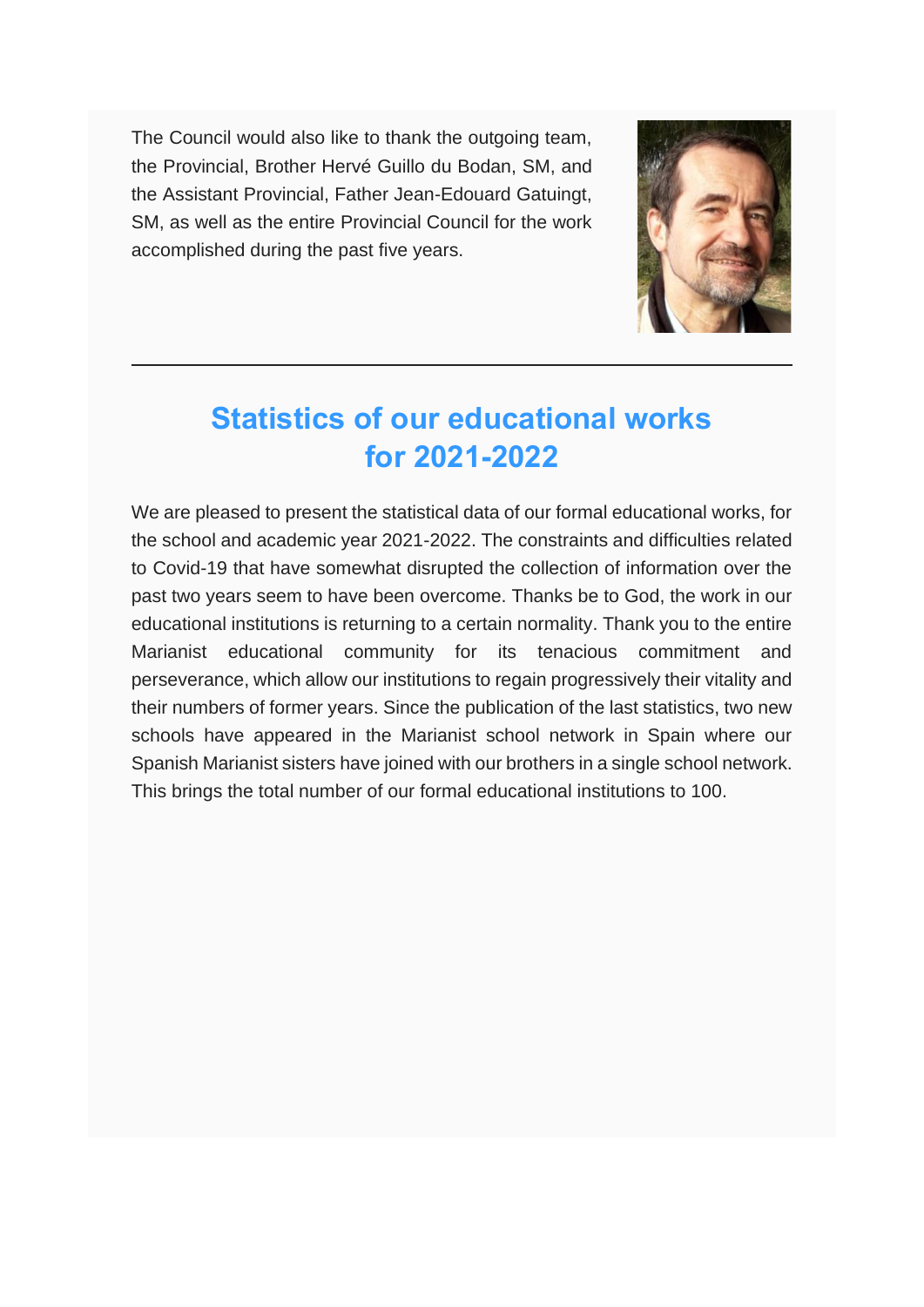| <b>Unit</b>                 | #                                                | #      | #of all | # of SM                 | #              | # of                    |
|-----------------------------|--------------------------------------------------|--------|---------|-------------------------|----------------|-------------------------|
|                             | of schools of StudentsTeachers Teacher of Admin. |        |         |                         |                | <b>Consacra</b>         |
|                             | 5                                                | 6631   | 856     |                         | 25             | 6                       |
| <b>Argentina</b>            |                                                  |        |         | 6                       |                |                         |
| <b>Chile</b>                | 6                                                | 6140   | 302     | $\overline{\mathbf{3}}$ | 194            | 10                      |
| <b>Colombia-Ecuador</b>     | $\overline{2}$                                   | 3201   | 191     | 7                       | 11             | 12                      |
| <b>Eastern Africa</b>       | 9                                                | 4892   | 230     | 13                      | 47             | 38                      |
| <b>España</b>               | 20                                               | 24339  | 1779    | 22                      | 233            | 79                      |
| <b>France</b>               | 10                                               | 11138  | 773     | 9                       | 412            | 24                      |
| Côte d'Ivoire               | $\overline{2}$                                   | 2878   | 125     | 10                      | 23             | 13                      |
| <b>Italia</b>               | $\mathbf{1}$                                     | 770    | 72      | $\bf{0}$                | $\overline{3}$ | 6                       |
| <b>Japan</b>                | 4                                                | 5951   | 485     | $\mathbf{1}$            | 63             | <b>10</b>               |
| <b>Korea</b>                | 1                                                | 483    | 4       | $\mathbf{1}$            | 5              | $\overline{\mathbf{4}}$ |
| <b>Meribah</b>              | 3                                                | 4850   | 287     | 24                      | 34             | 30                      |
| <b>Austria</b>              | 3                                                | 2400   | 226     | $\bf{0}$                | 20             | $\overline{\mathbf{3}}$ |
| Peru                        | 4                                                | 5540   | 395     | $\bf{0}$                | 88             | $\overline{\mathbf{4}}$ |
| <b>Togo</b>                 | 3                                                | 1478   | 107     | 23                      | 20             | 23                      |
| <b>USA</b> (non-University) | 17                                               | 11239  | 916     | 8                       | 366            | 29                      |
| <b>USA (University)</b>     | 3                                                | 17157  | 1126    | 6                       | 632            | 47                      |
| <b>USA</b> (total)          | 20                                               | 28396  | 2042    | 14                      | 998            | 76                      |
| <b>India</b>                | 7                                                | 2751   | 124     | 29                      | 18             | 31                      |
| <b>SM TOTAL</b>             | <b>100</b>                                       | 111838 | 8041    | 162                     | 2194           | 369                     |

This network covers all levels of education: kindergartens (42), primary (56), secondary (88), technical (3) and university (3). Some works are mixed (83), others are for boys only (16) or girls only (1); 25 of them host student residences. Non-formal education organizations and their staff, which are less easily accounted for, are not included in these statistics. However, they remain significant and important.

More information can be obtained by going to our website: [www.marianist.org.](http://www.marianist.org/) There you can download the complete digital version, in pdf, of the Directory of Marianist Education.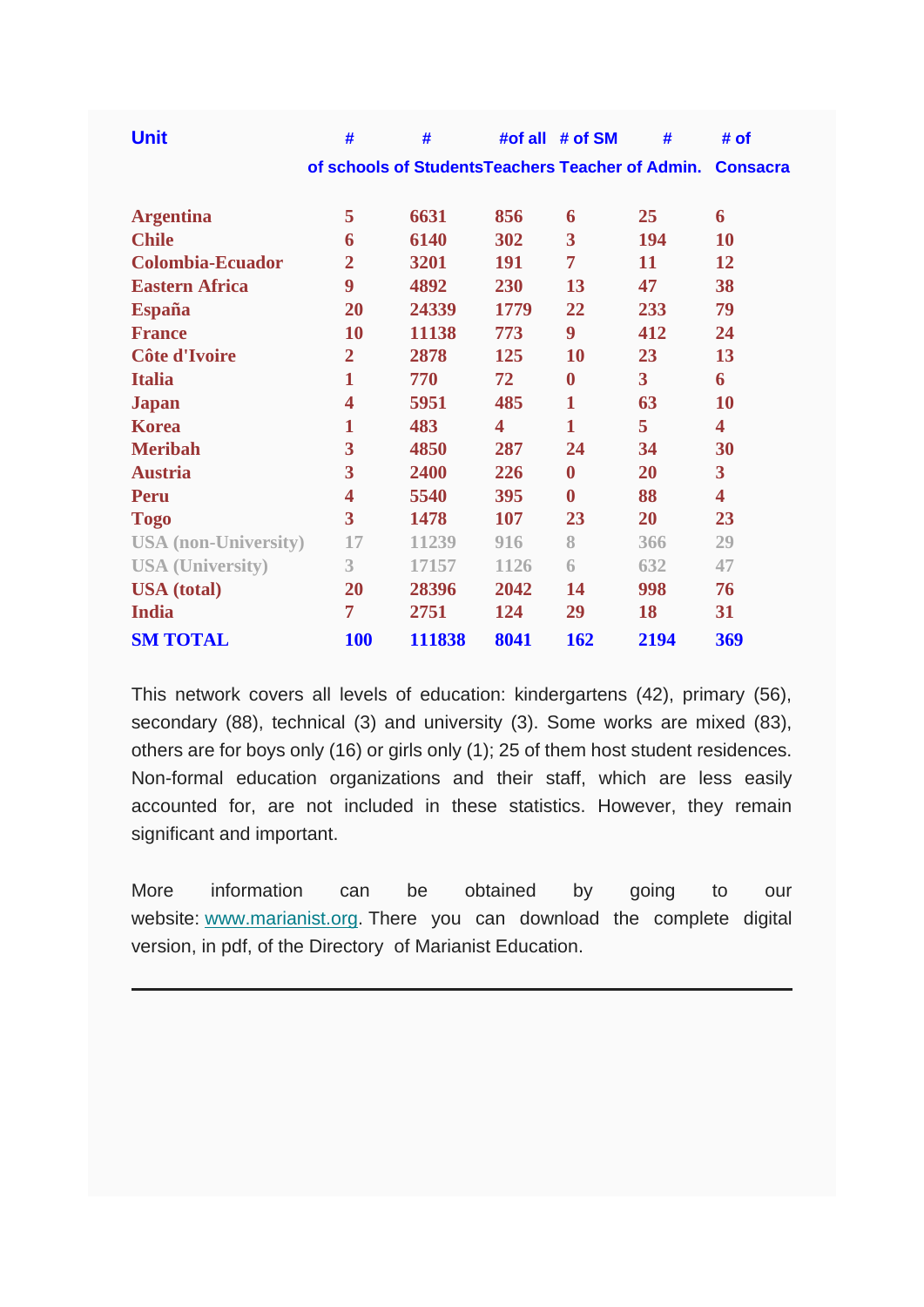#### **Peter A. Pontolillo, SM -- 1939-2022**



On April 12, 2022, the Society of Mary received the sad news of the passing of our dear brother, Peter A. Pontolillo. It was particularly poignant news for those at the General Administration since Bro. Peter was a fixture in the GA Community for many years. Whether one had lived with him during those years, or just passed through Via Latina 22 at one time or another, memories of Bro. Peter remain indelibly imprinted in one's recollection.

Peter Pontolillo came to Rome in 1997 to serve as Secretary General. He remained in that service for more than 10 years.

During that time, he would also serve the community as its director. As Secretary General, he transformed the Secretariat, introducing computer technology for the better functioning of the General Administration. He introduced many new initiatives in communications, include the transformation this very publication,



*Via Latina 22*. He organized the practical aspects of countless meetings and programs, and saw to the translations, distribution and archiving of thousands of documents.

But it was not only his work that was so memorable. He himself, by his mere presence, by his confident self-assurance, by his hearty laugh so generously given, was unforgettable. He loved to laugh, often at himself. He also loved to sing, tell stories, and above all, watch movies on video during the weekends. He would often offer film showings in the Sala Chaminade several times in a weekend, including Friday night screenings and matinees on Saturday or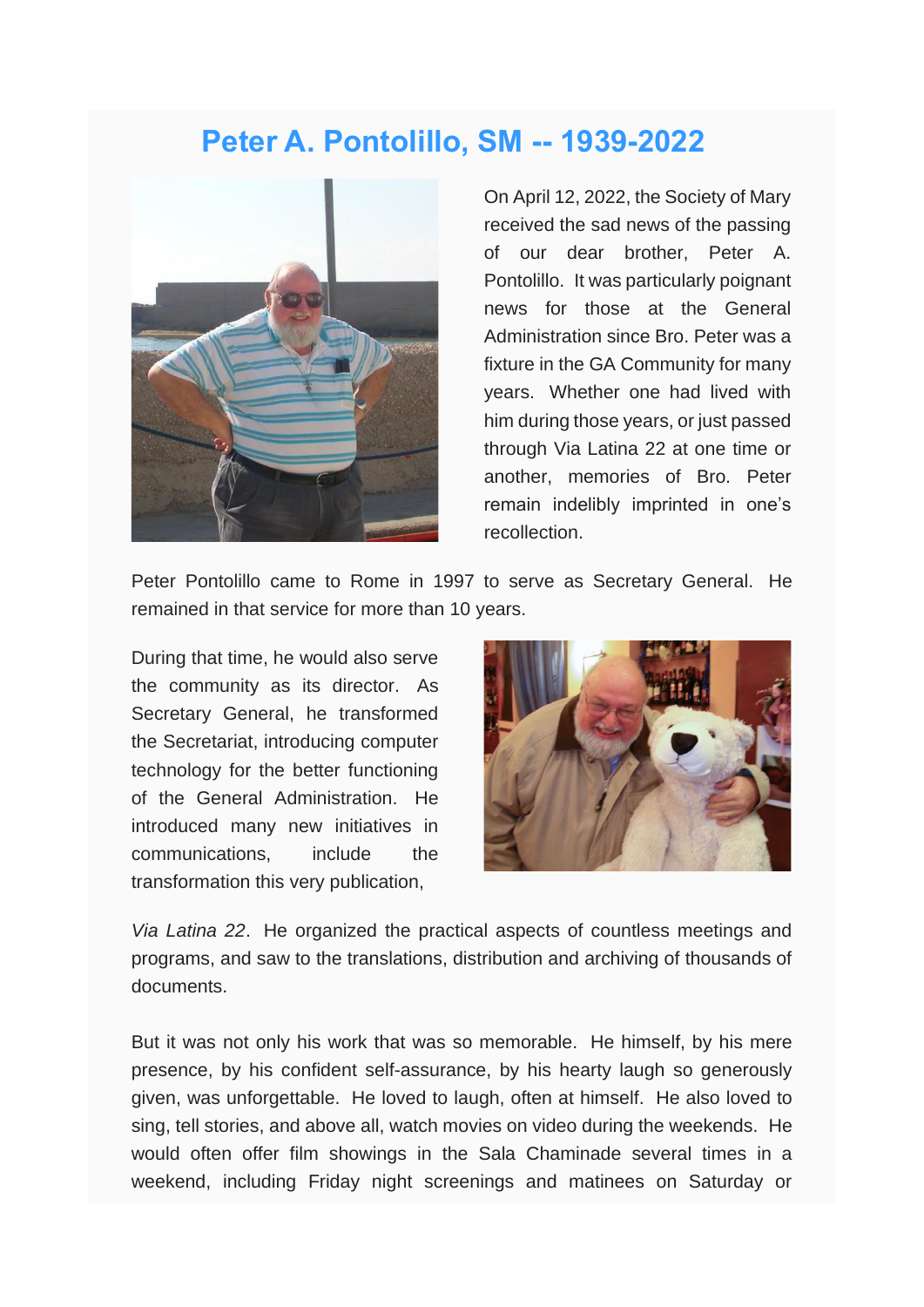Sunday. Those in the community called him the "Emperor" because he was very much at home presiding over any gathering. He loved that name, and wore it like a badge of honor.



At his "goodbye" party, just before he returned to the USA in 2006, the community presented him with a few humorous memorabilia, including a DVD of one of his favorite movies, *The Chronicles of Narnia* by C.S. Lewis. But, the cover of the DVD case had been digitally transformed, so that Peter's face appeared as the hero, and the title changed to the Chronicles of *Pontolillia*. He laughed so hard that we worried he would collapse!

Laughter was one of Bro. Peter's special gifts. It was not borne of frivolity, rather of a sincere joy and appreciation of a good joke, even if it was on him. He was also a faithful religious, devoted to the Blessed Mother, and her "Little Society." We can image him, now enjoying the heavenly banquet, telling stories and, of course, laughing heartily.

Rest in peace, Bro. Peter!

# **Raymond Halter (1925-1998)**

A spiritual experience marked the life of Raymond, Halter : la grace of life in the Holy Spirit. After his first vows in 1942 and his ordination on July 14, 1957, Raymond took on various missions. He became chaplain to the students of Bordeaux in 1964. A car accident in 1972, in which he became almost blind, forced him to reduce his activities and take more time for prayer. The ecumenical group of about thirty students with whom he shared the Word of God every week wanted to go further and pray together. The spiritual experience occurred on the weekend of January 6 and 7, 1973. The theme for the weekend was: "The Holy Spirit certifies in our hearts that we are children of God." (Rm.8:15-17). During a time of prayer in the evening, the charisms began to manifest themselves and Raymond began to live a true conversion although he was not acquainted at that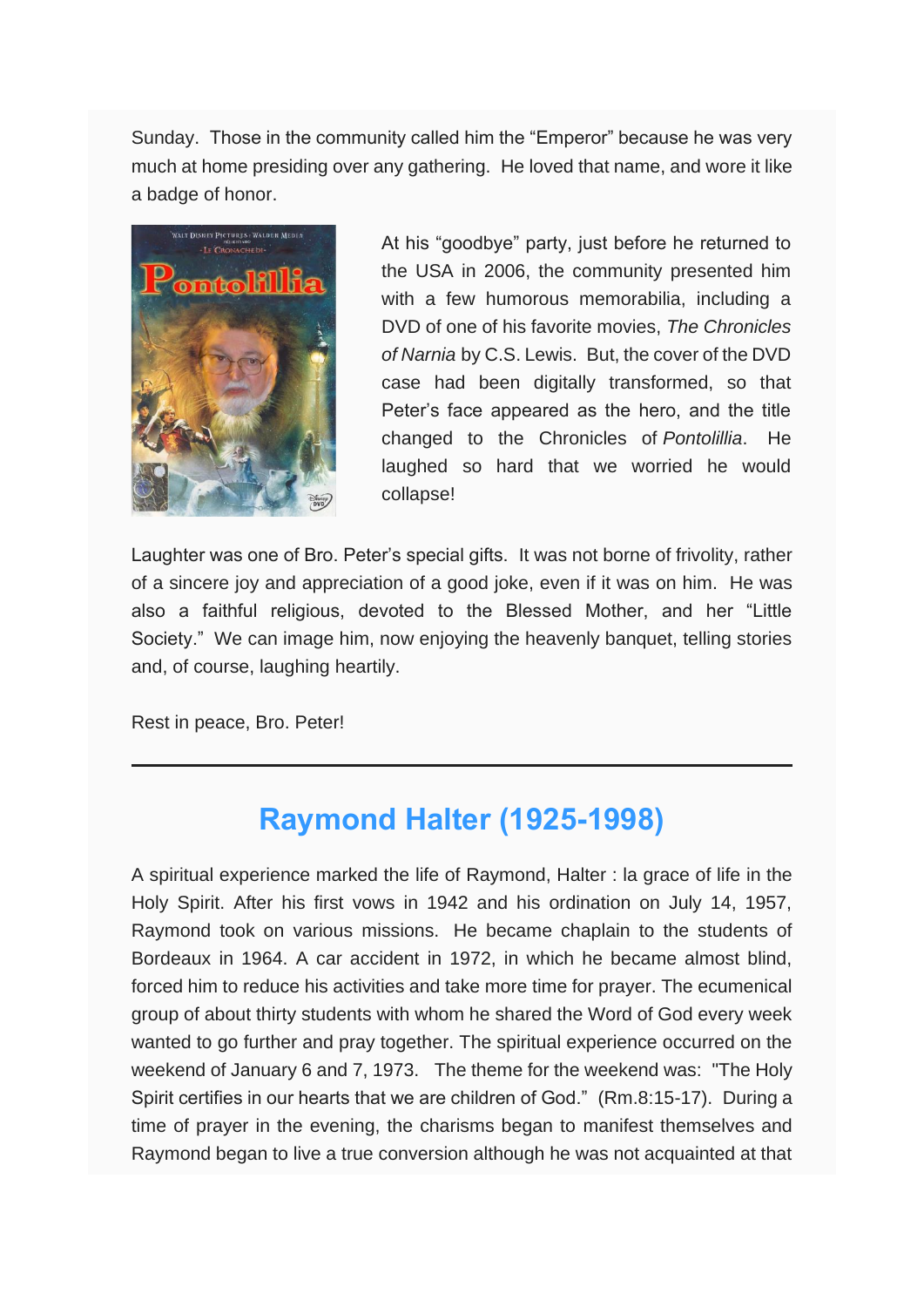time with the Charismatic Renewal. He would only discover this movement a few months later.

In 1979, the Provincial put Raymond at the service of the Charismatic Renewal for training in inner healing. Thus, he led numerous sessions in France, trained and intervened in Canada, and was invited to several African countries. Little by little, he received the gifts of healing and liberation, which he exercised in retreats and large charismatic assemblies.



It is as a Marianist that he devoted himself totally to this mission. It was with Mary that he led retreats of inner healing. In 1989, at the National Marian Shrine of Abidjan, he proposed, with the community of that location, the consecration to Mary.

Let us give thanks for Raymond Halter. Let us not hesitate to ask for graces through his intercession, we hope that soon the diocesan process for the introduction of his cause will begin.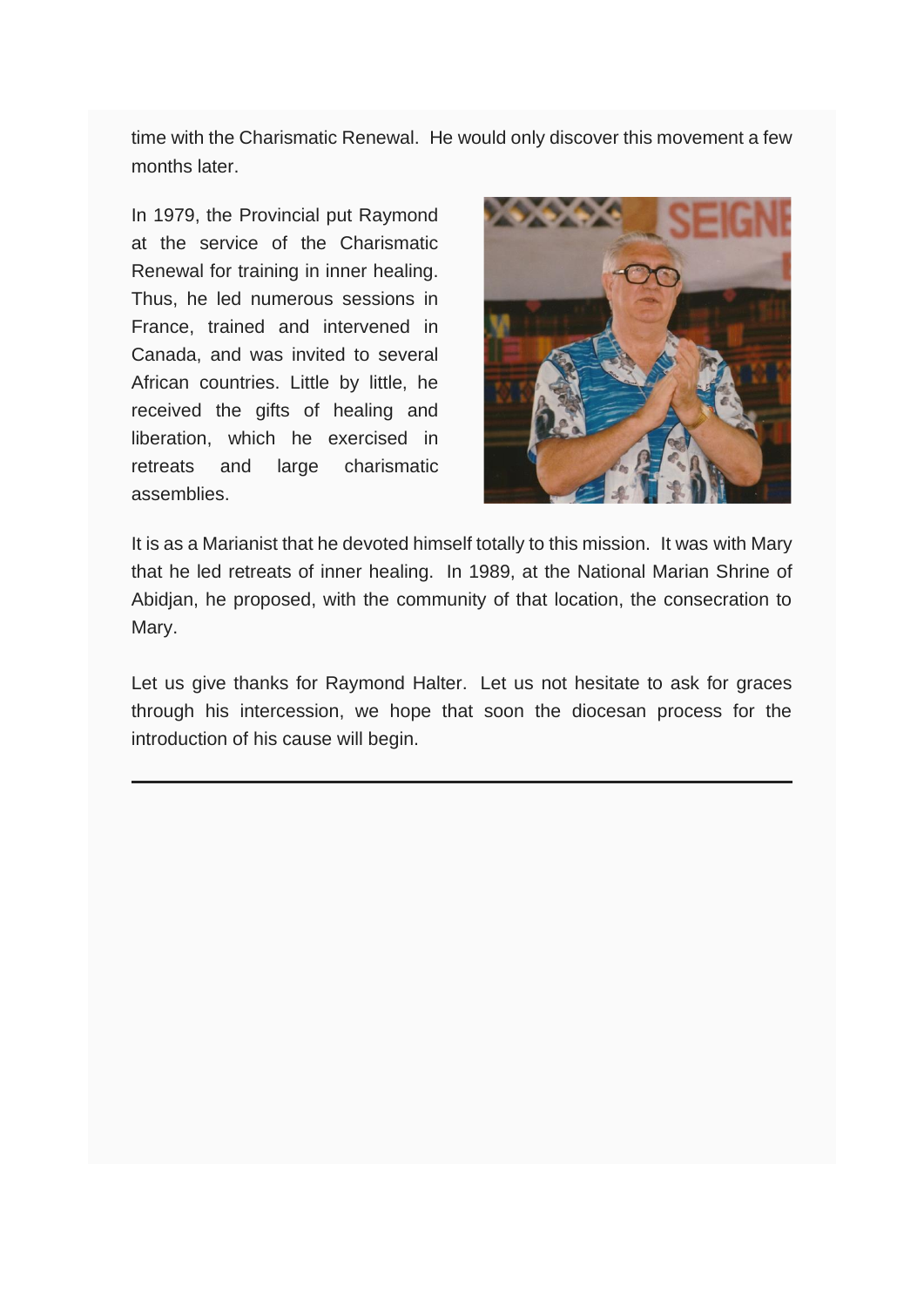## **Let us pray with Charles de Foucauld, who will be canonized in Rome on May 15**



Father, I abandon myself into your hands; do with me what you will. Whatever you may do, I thank you: I am ready for all, I accept all. Let only your will be done in me, and in all your creatures. I wish no more than this, O Lord. Into your hands I commend my soul; I offer it to you with all the love of my heart, for I love you, Lord, and so need to give myself. to surrender myself into your hands, without reserve. and with boundless confidence,

for you are my Father.

#### **G.A. Communications recently sent**

- **Death Notices: N. 11-16.**
- **April 1°:** *Report on the visit to the Chaminade International Seminary,* in three languages, to the Unit Superiors and Presidents of Zonal Conferences, sent by Fr. Pablo Rambaud, SM, Assistant General for Religious Life.
- **April 9**: *Information on Formation Programs and Meetings,* to Unit Superiors and Assistants for Religious Life, sent by Fr. Pablo Rambaud, SM, Assistant General for Religious Life.
- **April 19:** *General Leadership Assembly and Meeting with the Superiors of the developing Units*, in three languages, to the Unit Superiors and Presidents of Zonal Conferences, sent by Bro. Kodjo Frédéric Bini, SM, Secretary General.

#### **G.A. Calendar**

• **May 4 - 21:** The General Council visits the Region of Japan.